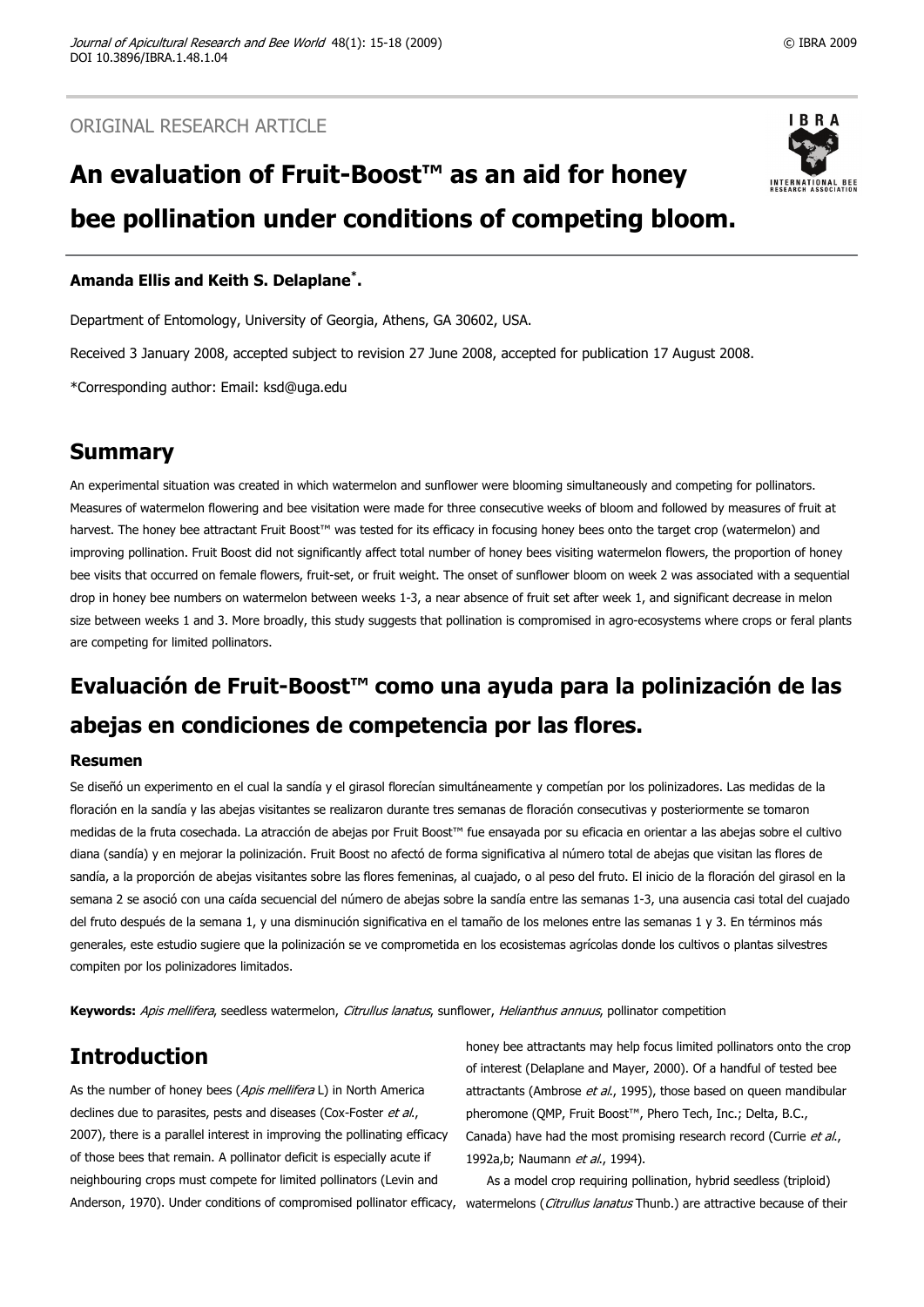high consumer appeal (Maynard, 2003). Standard commercial cultivars have separate male (staminate) and female (pistillate) flowers, large sticky pollen grains, and an adhesive stigma, all of which implicate insect pollination (Stanghellini et al., 1997). Pistillate diploid watermelon flowers require more than six honey bee visits to set fruit (Adlerz, 1966). This requirement is even greater for triploid watermelon which, because of its unviable pollen, must receive viable pollen from staminate diploid donors (Stanghellini, 2002). Between 16 and 24 honey bee visits are required to achieve maximum triploid watermelon fruit set (Walters, 2005).

The objective of this study was to determine whether application of a honey bee attractant to seedless watermelons during bloom promotes pollination by honey bees under conditions of pollinator competition. The model target crop was seedless watermelon and the model competitor sunflower (Helianthus annuus L).

# **Materials and methods**

### **Culture**

The experiment was conducted at the 36 ha Horticulture Research Farm of the University of Georgia, Oconee County, GA, USA, about 4 ha of which was serendipitously planted with sunflower. Seeds of triploid 'Sugar Heart' (main variety) and diploid 'Crimson Sweet' (polleniser) watermelons were germinated in a greenhouse. Six 20  $\times$  18-m experimental plots with plant spacing of 1 m and row spacing of 2 m were set up throughout the farm. In each plot, seven rows were planted on 25 May with polleniser seedlings on the outer and centre rows. Plants were watered in with 20: 20: 20 (N: P: K) fertilizer. Strip irrigation was installed in each row in all plots (except for Plot 2 which was provided with overhead irrigation and included in the experiment after two weeks to replace an original plot with poor stand). Any dead or missing plants were replaced with reserve plants on 16 June.

### **Treatment assignment and insect and flower**

#### **parameters**

Each plot randomly received one of two treatments (three plots per treatment): 1. application of label rates of Fruit Boost or; 2. a control spray of water. One active, full sized honey bee colony was positioned at the edge of each plot at a rate approximating 7.5 hives / ha.

On 18 July (Week 1) treatments were applied with a backpack sprayer. Fruit Boost was applied at a rate of 5.5 ml concentrate to 11.4 l water. Treated plots received 18.9 l of mixture; control plots received 18.9 l water. Applications were made after 16.00 to ensure that virgin flowers opening the next morning would be treated the whole duration of their anthesis. On the morning of 19 July we counted the number of honey bee flower visits. One observer was

assigned to each plot (six observers) and observations synchronized to run between 08.15-09.00. Each observer walked down each row for five minutes, recording the number of honey bee flower visits and the sex of flower visited (7 rows  $\times$  5 min = 35 min per plot). A bee landing on an open flower was considered to be a 'visit.' Subsequently, 100 unopened female flowers were tagged and numbered in each plot. Honey bee observations were similarly recorded on 20 and 21 July except that observers rotated to different plots.

Two additional weeks of treatment, flower tagging (15 female flowers per plot) and bee observations were conducted on 25-28 July (Week 2) and 1-4 August (Week 3). Days of Fruit Boost application had the following climatic variables: temperature highs 28.6-34.6°C, precipitation 0-0.46 cm, and average wind speed 0.81-1.13 m/s. On one day during each of Weeks 2 and 3 the relative taxonomic diversity of insect visitors to watermelon flowers was measured. Using the protocol described above, each observer recorded by sight the number of insect flower visitors in the following taxa: honey bees, bumble bees (*Bombus* spp), squash bees (*Peponapis pruinosa*), butterflies and moths (Lepidoptera), beetles (Coleoptera), bugs (Hemiptera), sweat bees (Halictidae), flies (Diptera), carpenter bees (Xylocopa virginica), and hunting wasps (Vespidae). Additionally, during Weeks 2 and 3 we measured each plot for the sum of open flowers (male  $+$  female) available to bees and the ratio of female : male flowers by placing a  $0.5 \text{-} m^2$  plastic pipe square over clusters of flowers and recording the numbers female and male; the average of ten counts per plot was determined.

#### **Harvest parameters**

On 19 August the number of mature and developing fruit for both triploids and pollenisers was counted in each plot. On 22-23 August we harvested and weighed (to the nearest 0.01 kg) melons recovered from flowers tagged in Week 1; the ratio of number recovered fruit / number tagged flowers constituted fruit set for each plot. Fruit set and weight were determined similarly for Week 3; Week 2 yielded no melons, so harvest data were removed from analysis.

#### **Data analysis**

All response variables were analyzed for treatment and week effects, with interactions, with the General Linear Models procedure (SAS, 1992). The main effects week and treatment were tested against their interaction term. Where necessary, means were separated with Tukey's test.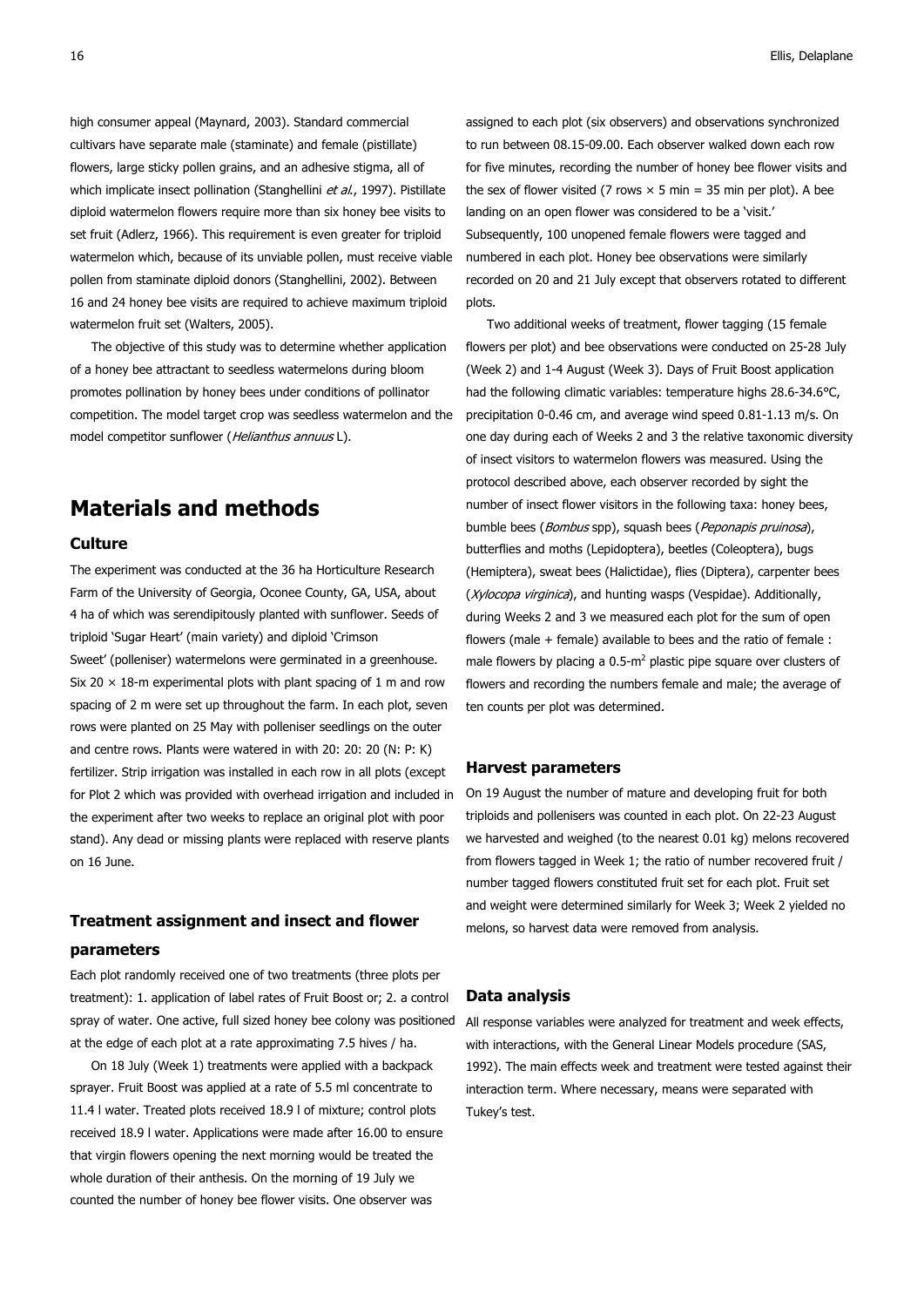**Table 1**. Relative taxonomic diversity of insect visitors to watermelon flowers; for each mean  $n = 12$ .

| Taxon                              | Relative percentage  |
|------------------------------------|----------------------|
|                                    | abundance $(\pm$ SE) |
| Honey bees, Apis mellifera         | $10.3 \pm 2.0$       |
| Bumble bees, <i>Bombus</i> spp.    | $9.9 \pm 2.4$        |
| Squash bees, Peoponapis pruinosa   | $9.3 \pm 1.8$        |
| Butterflies and moths, Lepidoptera | $4.1 \pm 1.6$        |
| Beetles, Coleoptera                | $71.5 \pm 4.2$       |
| Bugs, Hemiptera                    | $7.7 \pm 1.9$        |
| Sweat bees, Halictidae             | $40.0 \pm 4.5$       |
| Flies, Diptera                     | $1.1 \pm 0.5$        |
| Carpenter bees, Xylocopa virginica | $0.04 \pm 0.04$      |
| Hunting wasps, Vespidae            | $0.08 \pm 0.08$      |

# **Results**

#### **Sunflower competition**

The sunflowers began flowering throughout the farm during Week 2, creating an acute condition of pollinator competition with the watermelons. Large numbers of bees from numerous taxa were observed visiting the sunflowers for their pollen and nectar.

### **Insect and flower parameters**

In watermelon during Weeks 2 and 3, there were no differences between weeks ( $F=0.34$ ; df=1,1;  $P=0.6659$ ) or treatments ( $F=0.01$ ;  $df=1.1$ :  $P=0.9443$ ) for sum of flowers available to bees. Also, there were no differences between weeks ( $F=0.16$ ; df=1,1;  $P=0.7578$ ) or treatments ( $F=0.01$ ; df=1,1;  $P=0.9420$ ) for percentage of female flowers. The relative abundance of insect visitors to watermelon flowers is given in Table 1. Of the bees, arguably the most relevant taxon, the numeric ranking was (highest to lowest): sweat bees, honey bees, bumble bees, squash bees, and carpenter bees. The disproportionately high number of sweat bees (Halictidae) raises the possibility of further research on the usefulness of this group as watermelon pollinators. The proportion of insect visitors comprised of honey bees decreased from 12.6  $\pm$  2.5 % (mean  $\pm$  SE,  $n=6$ ) in Week

**Table 2**. Number of honey bee flower visitors counted in experimental watermelon plots for 35 minutes; for each mean  $n=18$ . Nearby sunflower began blooming Week 2. Different letters indicate means significantly different at α≤0.05.

| Week | Number of honey bees $(\pm SE)$ |
|------|---------------------------------|
|      | $81.7 \pm 7.0 a$                |
|      | $33.4 \pm 4.8$ b                |
| l 3  | $6.2 \pm 1.9$ c                 |

2 to 8.1  $\pm$  3.2 % in Week 3 ( $F=134.8$ ; df=1,1;  $P=0.0547$ ). Similarly, the proportion of insect visitors comprised of Lepidoptera decreased from 8.1  $\pm$  2.3 % in Week 2 to 0.2  $\pm$  0.2 % in Week 3 ( $F=$ 236.8; df=1,1;  $P=0.0413$ ).

There was a numeric increase in total number of honey bee flower visitors in plots treated with Fruit Boost (42.9  $\pm$  8.4, n=27) compared to controls (37.9  $\pm$  6.1, n=27); however, this effect was not statistically significant ( $F=0.74$ ; df=1,2;  $P=0.4812$ ). There was a significant and stepwise decrease in number of honey bee visitors from Week 1 to Week 3 ( $F=55.76$ ; df=2,2;  $P=0.0176$ , Table 2). When we examined the proportion of honey bee visits that occurred on female flowers (potentially effecting fruit-set), there was no significant difference between Fruit Boost (6.3  $\pm$ 1.2 %, n=126) and control fields (6.3  $\pm$  0.9 %, n=129) (F=0.20; df=1,2; P=0.6973), nor were there differences between weeks ( $F=3.09$ ; df=2,2;  $P=0.2444$ ).

#### **Harvest parameters**

On 19 August, each control plot had an average ( $\pm$  SE) of 185.7  $\pm$ 11.5 developing or mature triploid melons; each Fruit Boost plot had an average of  $121.3 \pm 34.2$  triploid melons. By pooling data for Weeks 1 and 3, we found a numeric increase in percent fruit set in Fruit Boost plots (11.4  $\pm$  2.6 %, n=6) compared to controls (9.3  $\pm$ 3.0 %,  $n=6$ ); however, this effect was not significant ( $F=0.28$ ; df=1,10;  $P=0.6069$ ). Average weight per triploid melon was unaffected by treatment ( $F=54.50$ ; df=1,1;  $P=0.0857$ ) and ranged from 0.2-11.6 kg; however, triploid melons resulting from flowers tagged in Week 1 (5.3  $\pm$  0.2 kg, n=78) were significantly ( $F=334.31$ ; df=1,1;  $P=0.0348$ ) heavier than those from Week 3 (2.6  $\pm$  0.7 kg,  $n=4$ ).

# **Discussion**

Our work did not demonstrate a consistent benefit of Fruit Boost honey bee attractant in promoting pollination of the seedless watermelon 'Sugar Heart' under conditions of pollinator competition with sunflower. There is weak (non-significant) evidence that Fruit Boost increased total number of honey bee flower visitors, but there was no difference between Fruit Boost and control plots (6.8 vs 6.8 %) in the proportion of honey bee visits to female flowers. There were no differences in the proportion of female flowers available to the bees, whether sorted by treatment or week; hence plot effects were sufficiently random. Such non-differences at the level of bee visitation translated into non-differences in harvest parameters. There was a numeric, but non-significant increase in fruit set in Fruit Boost plots, but no differences in average fruit weight. The number of harvestable melons was numerically higher in control plots.

The impact of the pollinator competition condition which serendipitously commenced in Week 2 was measurable at different